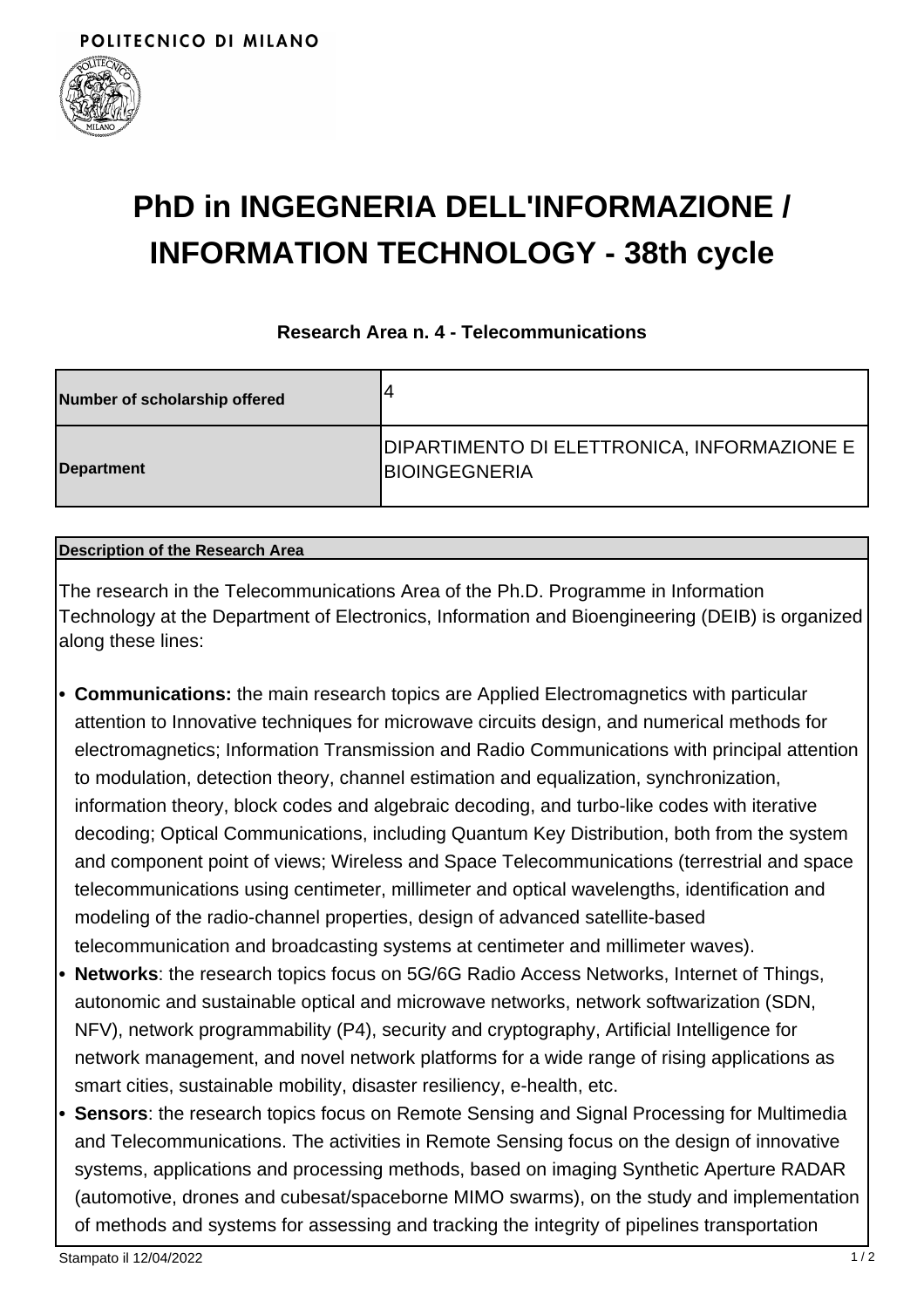## POLITECNICO DI MILANO



assets (detection of leaks, corrosion, threats, pumps failure), and on the imaging and multidomain inversion of the properties of the subsurface for hydrocarbons exploration. See https://www.deib.polimi.it/eng/telecommunications and the personal web pages of the faculty members involved in the Telecommunications Area for more information on the current research activities.

All the research activities carried out within the Telecommunication Area are characterized by a high level of interdisciplinary ranging from mathematics, physics, computer science, digital mono/multi-dimensional signal processing and obviously topics traditionally connected to telecommunications and remote sensing.

The Telecommunications area is characterized by strong connections with Universities and Research Centers in Europe and outside Europe, but also by a strict cooperation with leadingedge companies active in the Telecommunication/Remote-Sensing/Multimedia markets and also outside these areas offering to PhDs effective possibilities to found excellent job opportunities in high-tech companies.

Further information:

- Research at the DEIB Department: https://www.deib.polimi.it/eng/
- PhD Programme in Information Technology (IT PhD): https://dottoratoit.deib.polimi.it/
- Telecommunications Section at DEIB: https://www.deib.polimi.it/eng/telecommunications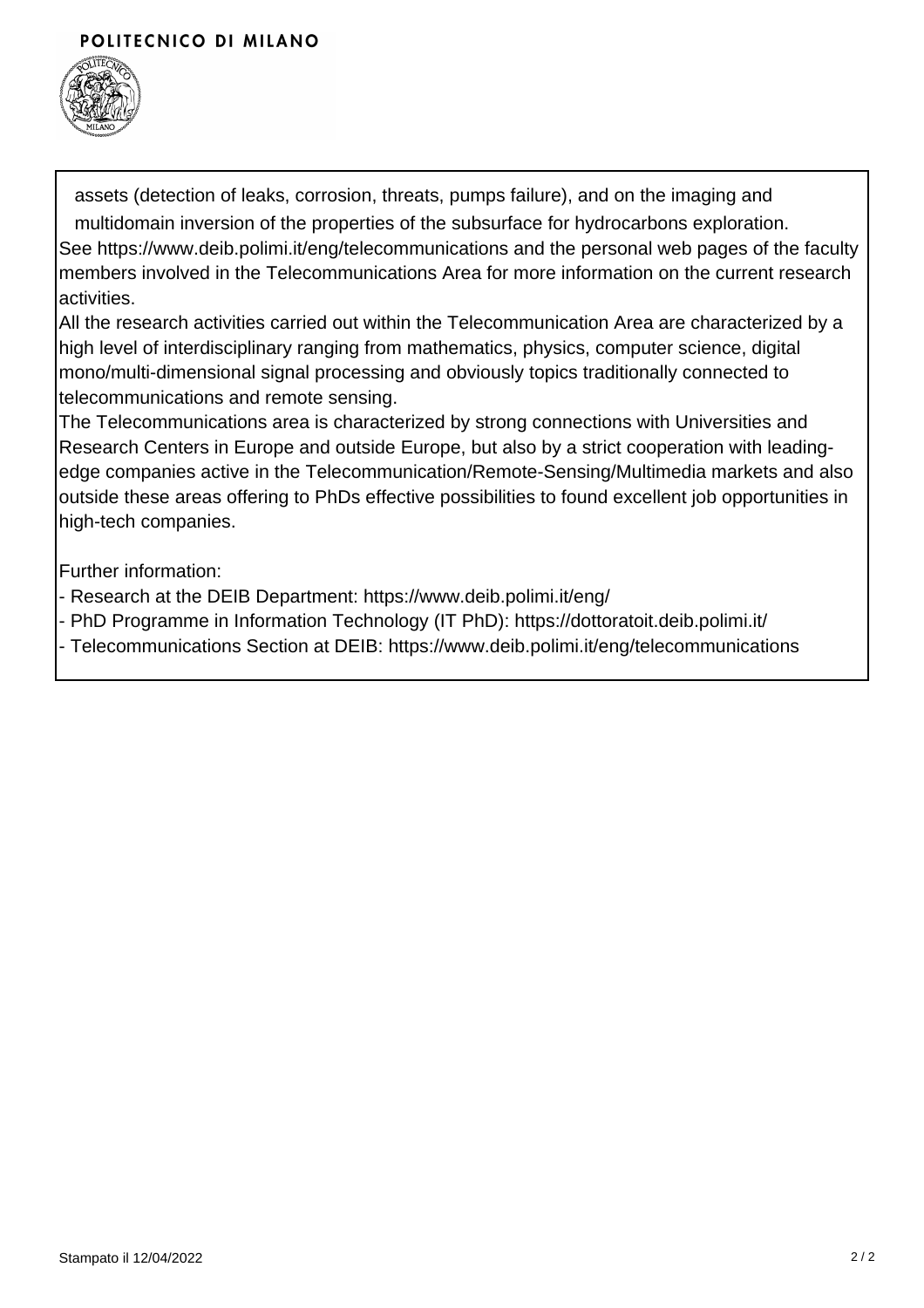

**research**

# **PhD in INGEGNERIA DELL'INFORMAZIONE / INFORMATION TECHNOLOGY - 38th cycle**

# **Research Area n. 4 - Telecommunications**

**OPEN SUBJECT Research Field: TELECOMMUNICATIONS**

| Monthly net income of PhDscholarship (max 36 months)                                                                                                                                                               |                                                                                                                                                                                                                                                                                                                                                                                                                                                                                                                                                                                                                                                                                                                                                                                                                                                       |  |
|--------------------------------------------------------------------------------------------------------------------------------------------------------------------------------------------------------------------|-------------------------------------------------------------------------------------------------------------------------------------------------------------------------------------------------------------------------------------------------------------------------------------------------------------------------------------------------------------------------------------------------------------------------------------------------------------------------------------------------------------------------------------------------------------------------------------------------------------------------------------------------------------------------------------------------------------------------------------------------------------------------------------------------------------------------------------------------------|--|
| € 1250.0<br>In case of a change of the welfare rates or of changes of the scholarship minimum amount from the Ministry of University and<br>Reasearch, during the three-year period, the amount could be modified. |                                                                                                                                                                                                                                                                                                                                                                                                                                                                                                                                                                                                                                                                                                                                                                                                                                                       |  |
|                                                                                                                                                                                                                    | <b>Context of the research activity</b>                                                                                                                                                                                                                                                                                                                                                                                                                                                                                                                                                                                                                                                                                                                                                                                                               |  |
| Motivation and objectives of the research<br>lin this field                                                                                                                                                        | The research field Telecommunications is focused on the<br>design and implementation of devices, systems, networks<br>(Internet, wireless networks, optical networks), services,<br>and applications for the transmission and the processing<br>of any type of signals (including audio, video, RADAR)<br>and multimedia information. Particular attention is given to<br>advanced networks and transmission systems for mobile<br>and fixed users and to remote sensing applications aiming<br>at earth observation and sub-soil exploration.<br>The strong connection with leading companies (within and<br>outside the telecommunication market) makes the mix<br>between theory and application one of the strengths of the<br>Telecommunications research field at Politecnico di<br>Milano.<br>http://www.deib.polimi.it/eng/telecommunications |  |
|                                                                                                                                                                                                                    | The research is carried out with the support of a                                                                                                                                                                                                                                                                                                                                                                                                                                                                                                                                                                                                                                                                                                                                                                                                     |  |

**Methods and techniques that will be developed and used to carry out the** supervisor and of his research group. Seminars and courses are offered to encourage an interdisciplinary approach to the research. Computer simulation and/or laboratory activities are always required to finalize the research.

| <b>Educational objectives</b> | The doctoral program offers advanced training in the hot<br>topics explored by the scientific community and industry. |
|-------------------------------|-----------------------------------------------------------------------------------------------------------------------|
|                               |                                                                                                                       |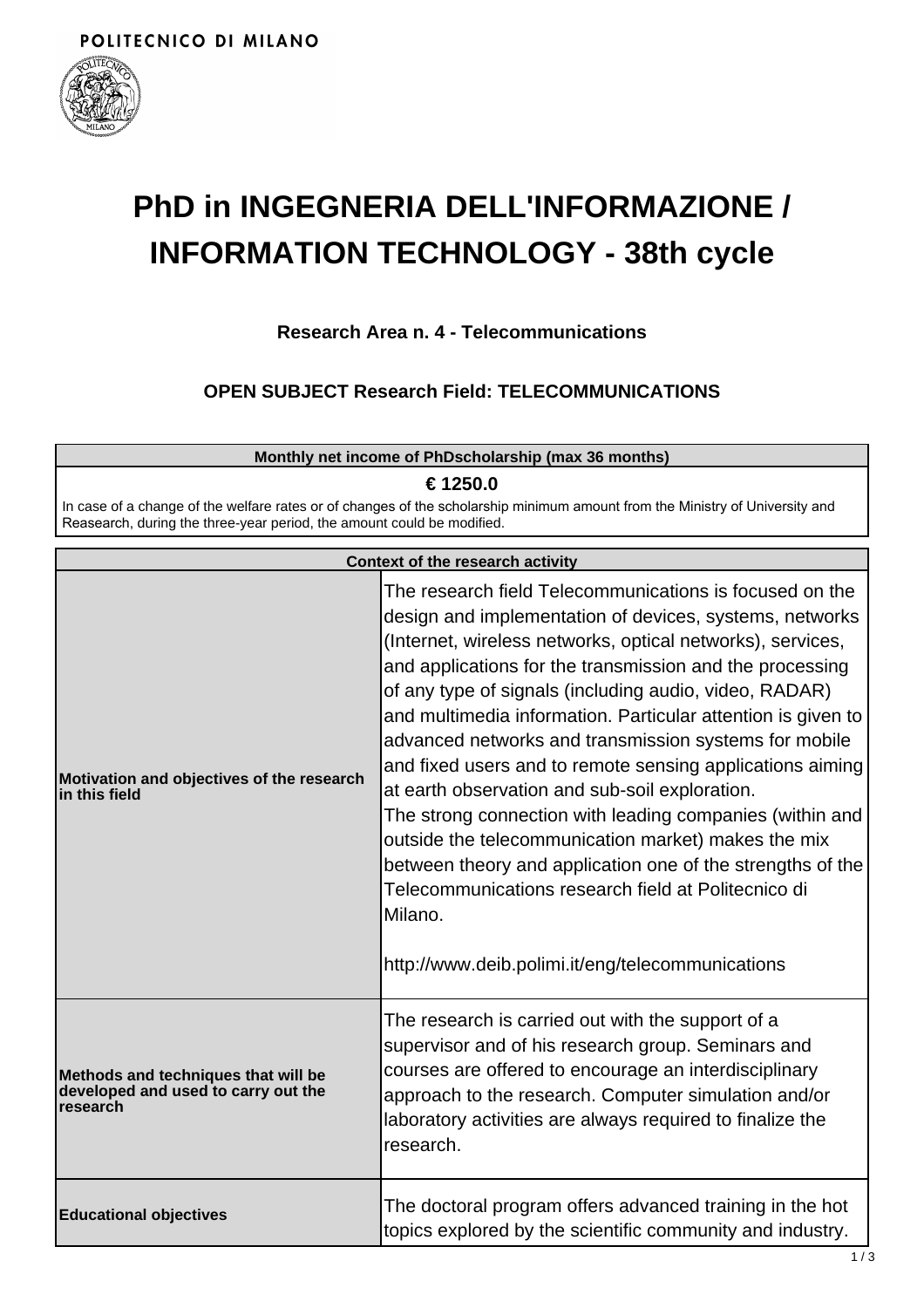

|                                   | A period of study within one among the worldwide most<br>recognized research institutions is supported by the<br>doctoral school and the supervisor.<br>http://dottoratoit.deib.polimi.it/                                                     |
|-----------------------------------|------------------------------------------------------------------------------------------------------------------------------------------------------------------------------------------------------------------------------------------------|
| Job opportunities                 | Careers in the leading telecommunication, remote<br>sensing, multimedia companies are facilitated by the<br>strong connection between the academic and industrial<br>research. Post doc positions in the university are<br>frequently offered. |
| Composition of the research group | 11 Full Professors<br>20 Associated Professors<br>11 Assistant Professors<br>57 PhD Students                                                                                                                                                   |
| Name of the research directors    | Any faculty member can act as research advisor                                                                                                                                                                                                 |

# **Contacts** Prof. Mario Martinelli Coordinator of the Telecommunications area E-mail: mario.martinelli @polimi.it Phone: +39 02 2399 3676 Web: http://www.deib.polimi.it/eng/people/details/60424 Prof. Carlo Giuseppe Riva Vice-coordinator of the Ph.D. IT Programme for the Telecommunications area E-mail: carlo.riva@polimi.it Phone: +39 02 2399 3659 Web: https://www.deib.polimi.it/eng/people/details/339682 Prof. Luigi Piroddi Coordinator of the Ph.D. IT Programme E-mail: luigi.piroddi@polimi.it Phone: +39 02 2399 3556 Web: https://www.deib.polimi.it/eng/people/details/318548

| Additional support - Financial aid per PhD student per year (gross amount) |                                                                   |                         |                         |
|----------------------------------------------------------------------------|-------------------------------------------------------------------|-------------------------|-------------------------|
|                                                                            | 1st year                                                          | 2nd year                | 3rd year                |
| <b>Housing - Foreign Students</b>                                          | 1500.0 €<br>per student                                           | 1000.0 €<br>per student | 1000.0 €<br>per student |
|                                                                            | max number of financial aid available: 2, given in order of merit |                         |                         |